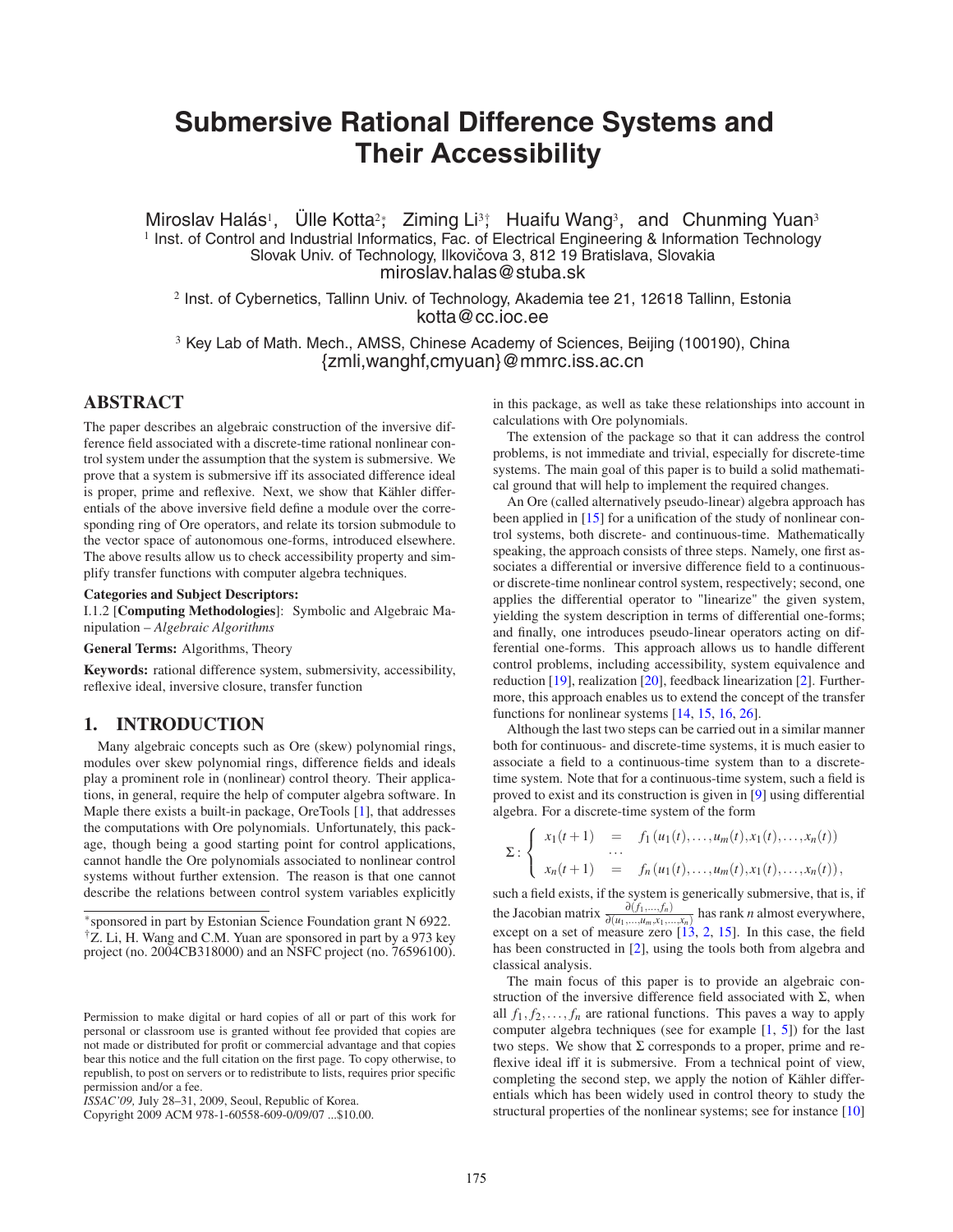and references therein. We show that Kähler differentials of the elements of the inversive field, associated with Σ, define a module over the corresponding ring of Ore (pseudo-linear) operators, and relate its torsion submodule to the vector space of autonomous oneforms, introduced in [\[2,](#page-7-4) [19\]](#page-7-2). Finally, we apply these constructions to check accessibility (controllability) and simplify transfer functions. Similar results are obtained for an input-output system description:  $y(t+n) = f(u(t),...,u(t+n-1),y(t),...,y(t+n-1)),$ where *f* is a rational function.

The rest of this paper is organized as follows. In Section [2,](#page-1-0) we define the submersivity property of rational difference systems, and connect submersivity with algebraic independence. In Section [3,](#page-2-0) we prove that a rational difference system is submersive iff its associated ideal is proper, prime and reflexive, and define its associated field whose inversive closure is constructed explicitly in Section [4.](#page-3-0) Kähler differentials are described in module-theoretic language in Section [5.](#page-4-0) Similar results for rational difference equations of any order are given in Section [6.](#page-5-0) We discuss how to define and check accessibility property, and simplify transfer functions in Section [7.](#page-6-0)

#### <span id="page-1-0"></span>**2. A DIFFERENCE FIELD EXTENSION**

In this section, we connect submersivity property with algebraic independence, and construct a difference field containing a solution of a given submersive rational system.

Let us recall some terminologies from difference algebra. The reader is referred to [\[8\]](#page-7-12) for more details. Let *R* be a commutative ring, and  $\sigma : R \to R$  be a monomorphism, *i.e.* an injective homomorphism. The pair  $(R, \sigma)$  is called an (ordinary) *difference ring*. It is called a *difference domain* (resp. *a difference field*) if it is an integral domain (resp. a field). If σ is bijective, then *R* is said to be *inversive*. Let  $(R_1, \sigma_1)$  and  $(R_2, \sigma_2)$  be two difference rings. We say that  $R_2$ is a *difference ring extension* of  $R_1$  if  $R_1 \subset R_2$  and  $\sigma_2|_{R_1} = \sigma_1$ .

Throughout the paper,  $(k, \sigma)$  stands for an inversive difference field of characteristic zero. Let  $\mathbf{u} = \{u_1, \dots, u_m\}$  be a set of *m* indeterminates, and  $\mathbf{U} = \{ \sigma^{\ell}(u) | u \in \mathbf{u}, \ell \in \mathbb{N} \}$  an infinite set of indeterminates containing **u**. We extend  $\sigma$  from *k* to  $k(\mathbf{U})$  by mapping *u* to  $\sigma(u)$  for all  $u \in U$ . Then  $(k(U), \sigma)$  becomes a difference field. Note that  $\sigma$  is not surjective, because none of the  $u_i$  has preimages.

Let  $\mathbf{x} = \{x_1, \ldots, x_n\}$  be a set of new indeterminates. By a rational difference system over *k*, we mean a system of the form

$$
\Sigma: \{\sigma(x_1) = f_1, \dots, \sigma(x_n) = f_n\}
$$
 (1)

<span id="page-1-1"></span>where  $f_1, \ldots, f_n$  are in  $k(\mathbf{U}, \mathbf{x})$ . Following [\[13,](#page-7-9) [2\]](#page-7-4), we say that [\(1\)](#page-1-1) is *submersive* if the  $n \times (m+n)$  matrix

$$
\frac{\partial(f_1,\ldots,f_n)}{\partial(u_1,\ldots,u_m,x_1,\ldots,x_n)},
$$
 abbreviated as:  $\frac{\partial(f_1,\ldots,f_n)}{\partial(\mathbf{u},\mathbf{x})}$ ,

has rank *n*.

System [\(1\)](#page-1-1) has a solution in some difference field extension of *k* if the following question has an affirmative answer:

 $Given f_1, \ldots, f_n \in k(\mathbf{U}, \mathbf{x})$ *, can*  $\sigma$  *be extended to a monomorphism*  $\theta$ *from k*( $\mathbf{U}, \mathbf{x}$ ) *to k*( $\mathbf{U}, \mathbf{x}$ ) *with*  $\theta(x_j) = f_j$  *for all j with*  $1 \leq j \leq n$ ?

First, we extend  $\sigma : k(\mathbf{U}) \to k(\mathbf{U})$  to  $\theta : k(\mathbf{U})[\mathbf{x}] \to k(\mathbf{U},\mathbf{x})$  by mapping  $x_j$  to  $f_j$  for all *j* with  $1 \le j \le n$ . The homomorphism  $\theta$ can be extended further to the fraction field  $k(U, x)$ , provided that it is injective. Observe that  $\theta$  is injective iff any nonzero polynomial in  $k(U)[x]$  is not in its kernel, which is equivalent to that

$$
\sigma(\mathbf{U}) \cup {\theta(x_1), \ldots, \theta(x_n)}, \quad \text{i.e.} \quad \sigma(\mathbf{U}) \cup \{f_1, \ldots, f_n\}
$$

is algebraically independent over  $σ(k)$ . Note that  $σ(k) = k$ , since  $σ$ is an automorphism. So we seek a criterion for the algebraic independence of  $\sigma$ (**U**)∪{ $f_1$ ,..., $f_n$ } over *k*.

To do this, we need the notion of Kähler differentials [\[18\]](#page-7-13). A tensor-free definition of Kähler differentials is given in [\[28\]](#page-7-14), and basic results about Kähler differentials are contained in [\[3,](#page-7-15) §9.1]. Applications of Kähler differentials in nonlinear control theory are given in [\[10\]](#page-7-11) and references therein.

For two fields  $F \subset E$ , there exist a linear space  $\Omega_{E/F}$  over *E*, and a derivation  $d: E \to \Omega_{E/F}$  such that (i)  $dc = 0$  for all  $c \in F$ ; and (ii)  $\Omega_{E/F} = \text{span}_{E} \{ da | a \in E \}$ , where d*a* denotes the image of *a* under d. An element of  $\Omega_{E/F}$  is called an *F*-differential, and

the pair  $(\Omega_{E/F}, d)$  is called the *E*-linear space of *F*-differentials. The next lemma is important for this paper. Its proof can be found in [\[18,](#page-7-13) [28\]](#page-7-14) and [\[3,](#page-7-15) Corollary 9.1.1].

<span id="page-1-2"></span>**Lemma 2.1** *Let*  $F ⊂ E$  *be fields of characteristic zero. Then*  $P ⊂ E$ *is algebraically independent over F iff*  $\{dp\}_{p \in P} \subset \Omega_{E/F}$  *is linearly independent over E.*

<span id="page-1-3"></span>**Corollary 2.2** *In*  $\Omega_k(\mathbf{U},\mathbf{x})/k$ , *the subset*  $\{dz | z \in \mathbf{U} \cup \mathbf{x}\}$  *is linearly independent over k*(**U**,**x**)*.*

**Proof.** Observe that  $\mathbf{U} \cup \mathbf{x}$  is algebraically independent over *k*, and then apply Lemma [2.1.](#page-1-2)

The algebraic independence of  $\sigma$ (**U**)∪{ $f_1$ ,..., $f_n$ } is equivalent to submersivity of  $(1)$ , as stated in the next lemma.

**Lemma 2.3** *Let*  $f_1, ..., f_n$  *be in*  $k(\mathbf{U}, \mathbf{x})$ *. Then*  $\sigma(\mathbf{U}) \cup \{f_1, ..., f_n\}$ *is algebraically independent over k iff*  $\frac{\partial (f_1,...,f_n)}{\partial (\mathbf{u},\mathbf{x})}$  *has rank n.* 

**Proof.** For brevity, we denote  $\frac{\partial (f_1,...,f_n)}{\partial (\mathbf{u}, \mathbf{x})}$  by *J*. Let  $(\Omega, d)$  be the linear space of *k*-differentials over  $k(\mathbf{U}, \mathbf{x})$ ,

<span id="page-1-5"></span>
$$
L = \{d\nu | \nu \in \sigma(\mathbf{U})\} \cup \{df_1, \ldots, df_n\},\
$$

and *V* be the  $k(\mathbf{U}, \mathbf{x})$ -linear subspace spanned by  $\{d\nu | \nu \in \sigma(\mathbf{U})\}.$ By Lemma [2.1,](#page-1-2) it suffices to show that *L* is linearly dependent over  $k(U, x)$  iff rank $(J) < n$ . A straightforward calculation yields

$$
(\mathrm{d}f_1,\ldots,\mathrm{d}f_n)^T \equiv J(\mathrm{d}u_1,\ldots,\mathrm{d}u_m,\mathrm{d}x_1,\ldots,\mathrm{d}x_n)^T \mod V,\quad(2)
$$

<span id="page-1-4"></span>where  $(\cdot)^T$  stands for the transpose of a matrix (vector).

If the rank of  $J$  is less than  $n$ , then there exists a nonzero vector  $(r_1, \ldots, r_n)$  in the left kernel of *J*. Thus,  $\sum_{j=1}^n r_j df_j$  belongs to *V*. So *L* is linearly dependent over *k*(**U**,**x**). Conversely, suppose that *L* is linearly dependent over  $k(U, x)$ . It follows from Corol-lary [2.2](#page-1-3) that  $\{dv | v \in \sigma(\mathbf{U})\}$  is linearly independent over  $k(\mathbf{U}, \mathbf{x})$ . So a nontrivial linear relation among elements in *L* implies that there exist  $r_1, \ldots, r_n$  in  $k(\mathbf{U}, \mathbf{x})$ , not all zero, such that  $\sum_{j=1}^n r_j df_j$ belongs to *V*. Multiplying  $(r_1, \ldots, r_n)$  to [\(2\)](#page-1-4) yields

<span id="page-1-6"></span>
$$
(r_1,\ldots,r_n)J(\mathrm{d}u_1,\ldots,\mathrm{d}u_m,\mathrm{d}x_1,\ldots,\mathrm{d}x_n)^T\in V.
$$

Thus,  $(r_1, \ldots, r_n)$  is in the left kernel of *J*, for, otherwise, the subset  $\{dz \mid z \in \mathbf{U} \cup \mathbf{x}\}\$  would be linearly dependent, a contradiction to Corollary [2.2.](#page-1-3) The rank of  $J$  is less than  $n$ .

The next proposition is immediate from Lemma [2.3.](#page-1-5)

**Proposition 2.4** *Let*  $f_1, \ldots, f_n$  *be in k*(**U**,**x**)*, and*  $\theta$  *be the homomorphism from k*(**U**)[**x**] *to k*(**U**, **x**) *such that*  $\theta|_k = \sigma$ ,  $\theta(u) = \sigma(u)$ *for all*  $u \in U$  *and*  $\theta(x_j) = f_j$  *for all j with*  $1 \leq j \leq n$ . *Then*  $\theta$ *is injective iff the matrix*  $\frac{\partial (f_1, \ldots, f_n)}{\partial (\mathbf{u}, \mathbf{x})}$  *has rank n. When this is the case,* θ *can be extended to a monomorphism from k*(**U**,**x**) *to itself, that is,*  $(k(\mathbf{U}, \mathbf{x}), \theta)$  *is a difference field extension of*  $(k, \sigma)$ *.* 

System  $(1)$  has a solution  $(u, x)$  in the difference field defined in Proposition [2.4,](#page-1-6) provided that [\(1\)](#page-1-1) is submersive.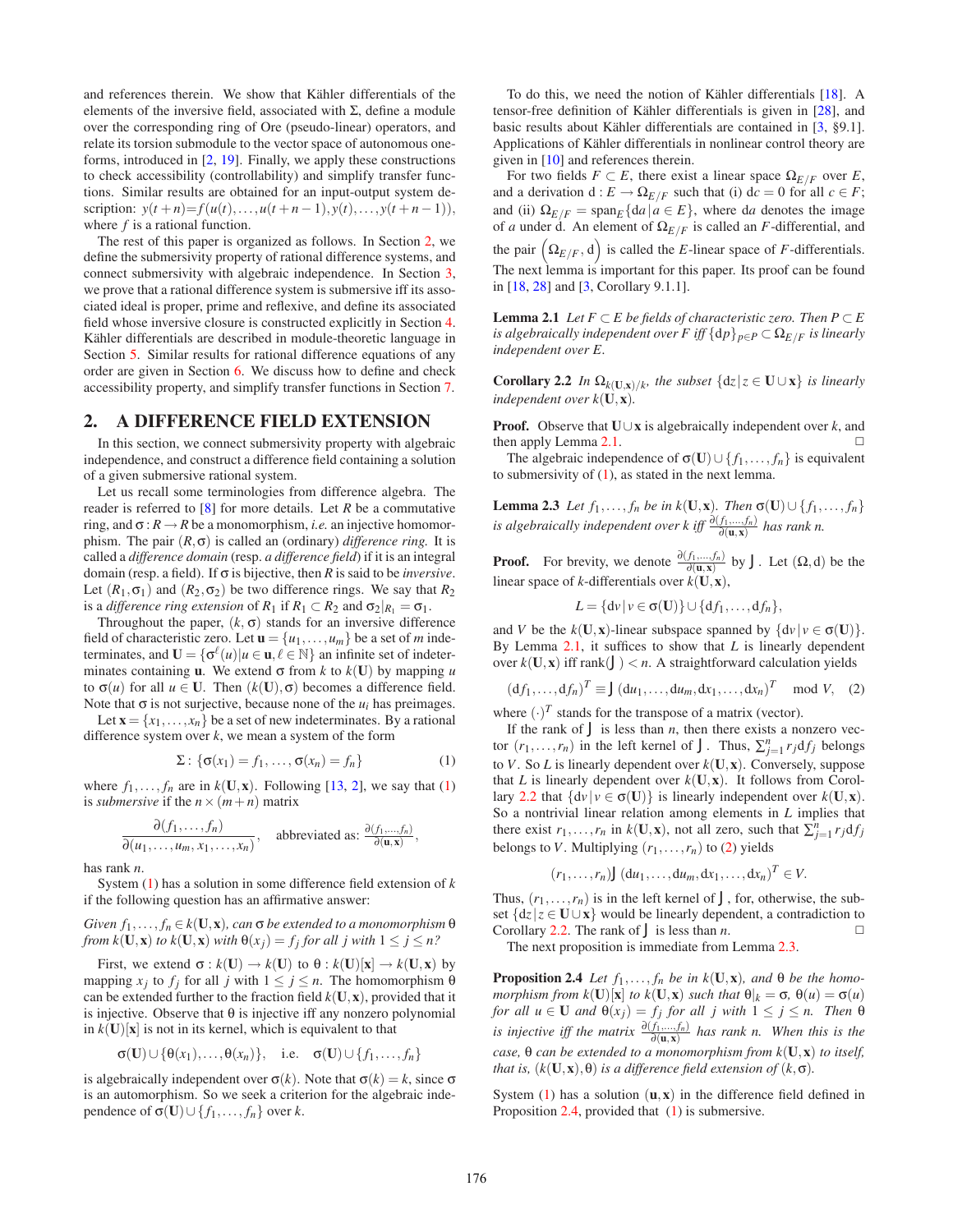# <span id="page-2-0"></span>**3. ASSOCIATED DIFFERENCE IDEALS**

In this section, we characterize a submersive system by a proper, prime and reflexive ideal, and show that the field associated with the system is isomorphic to  $(k(\mathbf{U}, \mathbf{x}), \theta)$  defined in Proposition [2.4.](#page-1-6)

Let  $(R, \sigma)$  be a difference ring and *I* an ideal of *R*. We say that *I* is *proper* if  $I \neq R$ , and that it is a *difference* ideal if  $\sigma(I) \subset I$ .

Assume now that *I* is a difference ideal. Then *I* is said to be *reflexive* if, for every  $r \in R$ ,  $\sigma(r) \in I$  implies that  $r \in I$ . The induced homomorphism  $\bar{\sigma}: R/I \to R/I$  with  $r + I \mapsto \sigma(r) + I$  for all  $r \in R$ , is injective iff *I* is reflexive. In other words,  $(R/I, \bar{\sigma})$  is a difference ring iff *I* is reflexive. A homomorphism φ from  $(R_1, σ_1)$  to  $(R_2, σ_2)$ is called a *difference homomorphism* if  $\phi \circ \sigma_1 = \sigma_2 \circ \phi$ . The kernel of a difference homomorphism is proper and reflexive by Theorem V in [\[8,](#page-7-12) page 71].

<span id="page-2-5"></span>**Lemma 3.1** *Let* φ *be a surjective difference homomorphism from*  $(R', \sigma')$  *to*  $(R, \sigma)$ *, and I a difference ideal of R. Then*  $\phi^{-1}(I)$  *is proper (resp. prime, reflexive) iff I is.*

**Proof.** Denote  $\phi^{-1}(I)$  by *I'*. Note that *I'* is a difference ideal. Clearly,  $I'$  is proper iff  $I$  is. Assume that  $I'$  is proper. Then the induced homomorphism  $\bar{\phi}$  from  $R'/I'$  to  $R/I$  is a ring isomorphism, since  $\phi$  is surjective. So *I'* is prime iff *I* is. Let  $\bar{\sigma}' : R'/I' \to R'/I'$ and  $\bar{\sigma}$ :  $R/I \rightarrow R/I$  be the homomorphisms induced by  $\sigma'$  and  $\sigma$ , respectively. Then  $\bar{\phi} \circ \bar{\sigma}' = \bar{\sigma} \circ \bar{\phi}$ , because  $\phi \circ \sigma' = \sigma \circ \phi$ . Thus,  $\bar{\sigma}'$  is injective iff  $\bar{\sigma}$  is, and *I'* is reflexive iff *I* is.  $\Box$ 

For a subset *B* of *R*, the algebraic and difference ideals generated by *B* are denoted by  $(B)$  and  $[B]$ , respectively. Note that  $[B]$  is the algebraic ideal generated by  $\cup_{\ell \in \mathbb{N}} \sigma^{\ell}(B)$ . Let *I* be a difference ideal and  $H$  a subset of  $R$  closed under  $\sigma$  and multiplication. Then the saturation ideal

$$
I: H = \{ r \in R \mid \exists h \in H, hr \in I \}
$$

is a difference ideal.

We retain the indeterminates in **U** and **x** introduced in Section [2,](#page-1-0) and let  $\mathbf{X} = \mathbf{x} \cup \{ \sigma^{\ell}(x_j) | j \in \{1, ..., n\}, \ell \in \mathbb{Z}^+ \}$  be an infinite set of indeterminates disjoint with **U**. Extend  $\sigma$  from *k* to  $k[\mathbf{U}, \mathbf{X}]$  by mapping *z* to  $\sigma(z)$  for all  $z \in U \cup X$  so that  $k[U, X]$  becomes a difference ring, which is usually denoted by  $k\{\mathbf{u}, \mathbf{x}\}\$ . We opt for the former notation, as  $k[\mathbf{U}, \mathbf{x}]$  plays a significant role in the sequel.

**Definition 3.1** *Given a system*  $\Sigma$  *of the form* [\(1\)](#page-1-1), let  $f_j = \frac{b_j}{a_j}$  with  $a_j$ *and*  $b_j$  *in*  $k[\mathbf{U}, \mathbf{x}]$  *and*  $\gcd(a_j, b_j) = 1$ *, and let*  $p_j = a_j \sigma(x_j) - b_j$  *for*  $\mathit{all}\ j$  with  $1\leq j\leq n.$  Denote by  $H_{\Sigma}$  the monoid generated by  $\sigma^{\ell}(a_j)$ *for all*  $j \in \{1, ..., n\}$  *and*  $\ell \in \mathbb{N}$ . *We call*  $[p_1, ..., p_n]$  :  $H_{\Sigma}$  the difference ideal associated with Σ*, and denote it by I*Σ*.*

The reader is referred to [\[8,](#page-7-12) page 74] for the definition of solutions of a difference equation. Roughly speaking, Σ and *I*<sup>Σ</sup> are related as follows. A solution of  $\Sigma$  is a solution of  $I_{\Sigma}$ . Conversely, a solution of  $I_{\Sigma}$  that annihilates none of the *a<sub>i</sub>*, is a solution of Σ.

We recall a reduction process for difference polynomials. The order of an element  $r \in k[\mathbf{U}, \mathbf{X}]$  (with respect to **x**) is defined to be  $\ell$ if  $\sigma^{\ell}(x)$  appears in *r* for some  $x \in \mathbf{x}$ , and  $\sigma^{\ell}(y)$  does not appear in *r* for all  $e > \ell$  and  $y \in \mathbf{x}$ . By convention, the order of any elements in *k*[**U**] is understood to be −∞. A ranking ≺ is a total order on **X** such that  $x \prec \sigma(x)$  for all  $x \in \mathbf{X}$ . A ranking is *orderly* if, for all  $x, y$ in **x**,  $\sigma^d(x) \prec \sigma^{\ell}(y)$  whenever  $d < \ell$ .

<span id="page-2-1"></span>Assume that *r* is an element of order  $\ell$  in  $k[\mathbf{U}, \mathbf{X}]$ . If  $\ell > 0$ , then, using the successive difference pseudo-division by  $p_1, \ldots, p_n$  with respect to an orderly ranking, we have that

$$
hr = q + r_0 \tag{3}
$$

where *h* is in  $H_{\Sigma}$  with order less than  $\ell$ , *q* is in the algebraic ideal generated in the subring  $k[\mathbf{U}, \mathbf{x}, \sigma(\mathbf{x}), \dots, \sigma^{\ell}(\mathbf{x})]$  by  $\sigma^e(p_j)$  for all *e* in  $\{0, 1, \ldots, \ell - 1\}$  and *j* in  $\{1, \ldots, n\}$ , and *r*<sub>0</sub> is in *k*[**U**,**x**]. If  $\ell \le 0$ , we set  $h = 1$ ,  $q = 0$  and  $r_0 = r$  in [\(3\)](#page-2-1). The reader is referred to [\[12\]](#page-7-16) for the definition of a successive difference pseudo-division with respect to any ranking.

**Example 3.2** *Compute the successive difference pseudo-remainder*  $of r = \sigma^2(x_1)$  *by*  $p_1 = u\sigma(x_1) - x_2$  *and*  $p_2 = u\sigma(x_2) - x_1$ .

*Since r is of order two, we first compute the pseudo-remainder of r by*  $\sigma(p_1)$ *. This yields*  $\sigma(u)r = \sigma(p_1) + \sigma(x_2)$ *. Next, compute the pseudo-remainder of*  $\sigma(x_2)$  *by p<sub>2</sub> to get*  $u\sigma(x_2) = p_2 + x_1$ *. As x<sub>1</sub> has order zero,* [\(3\)](#page-2-1) *becomes*  $u\sigma(u) = u\sigma(p_1) + p_2 + x_1$ .

<span id="page-2-2"></span>Most of results in this section are based on the next key lemma.

**Lemma 3.2** *If*  $I_{\Sigma}$  *is proper, then*  $k[\mathbf{U}, \mathbf{x}] \cap I_{\Sigma} = \{0\}.$ 

**Proof.** For every  $\ell \in \mathbb{N}$ , we let  $R^{(\ell)} = k[\mathbf{U}, \mathbf{x}, \sigma(\mathbf{x}), \dots, \sigma^{\ell}(\mathbf{x})],$ and  $H^{(\ell)}$  the monoid generated by  $\sigma^d(a_j)$  for all  $d \in \{0, \ldots, \ell\}$ and  $j \in \{1, \ldots, n\}$ . Then  $H^{(\ell)}$  is contained in  $R^{(\ell)}$ . Put  $J^{(0)} = \{0\}$ and, for all  $\ell > 0$ , let  $J^{(\ell)}$  be the algebraic ideal generated in  $R^{(\ell)}$ by  $\sigma^e(p_j)$  for all  $e \in \{0, \ldots, \ell-1\}$  and  $j \in \{1, \ldots, n\}$ . Moreover, we put  $I^{(0)} = \{0\}$  and, for every  $\ell > 0$ ,  $I^{(\ell)} = J^{(\ell)} : H^{(\ell-1)}$ , which is an algebraic ideal in  $R^{(\ell)}$ . Observe that  $I_{\Sigma} = \cup_{\ell \in \mathbb{N}} I^{(\ell)}$ . So it suffices to show that  $R^{(0)} \cap I^{(\ell)} = \{0\}$  for all  $\ell \in \mathbb{N}$ .

This clearly holds for  $\ell = 0$ . Assume now that  $\ell > 0$ . Let  $D_{\ell-1}$ be the determinant of the  $n\ell \times n\ell$  matrix

$$
\frac{\partial (p_1,\ldots,p_n,\sigma(p_1),\ldots,\sigma(p_n),\ldots,\sigma^{\ell-1}(p_1),\ldots,\sigma^{\ell-1}(p_n))}{\partial (\sigma(x_1),\ldots,\sigma(x_n),\sigma^2(x_1),\ldots,\sigma^2(x_n),\ldots,\sigma^{\ell}(x_1),\ldots,\sigma^{\ell}(x_n))},
$$

which is in triangular form. Thus,  $D_{\ell-1}$  equals the product of all the  $\sigma^e(a_j)$ 's with  $0 \le e \le \ell - 1$  and  $1 \le j \le n$ . Consequently,  $I^{(\ell)}$  is the ideal of  $J^{(\ell)}$  saturated at  $D_{\ell-1}$ . It follows from Proposition 3.2 in [\[24\]](#page-7-17) that  $R^{(0)} ∩ I^{(\ell)} = \{0\}.$   $□$ 

<span id="page-2-6"></span>A longer but more elementary proof of Lemma [3.2](#page-2-2) is given in the appendix of [\[17,](#page-7-18) page 56].

#### **Corollary 3.3** *I*<sup>Σ</sup> *is a prime ideal.*

**Proof.** It is sufficient to consider the case in which  $I_{\Sigma}$  is proper. Let  $r_1$  and  $r_2$  be in  $K[\mathbf{U}, \mathbf{X}]$  such that their product belongs to  $I_{\Sigma}$ . By [\(3\)](#page-2-1),  $h_i r_i \equiv r'_i \mod I_{\Sigma}$  for some  $h_i$  in  $H_{\Sigma}$  and  $r'_i$  in  $k[\mathbf{U}, \mathbf{x}]$ ,  $i = 1, 2$ . Then  $r'_1 r'_2$  is in  $I_{\Sigma}$ . By Lemma [3.2,](#page-2-2)  $r'_1 r'_2 = 0$ , which implies that either  $r_1$  or  $r_2$  is in  $I_{\Sigma}$ .

The ideal  $I_{\Sigma}$  is not always proper, that is,  $\Sigma$  may be inconsistent; and  $I_{\Sigma}$  is not necessarily reflexive, that is, there may exist a nonzero element in  $k[\mathbf{U}, \mathbf{x}] \setminus I_{\Sigma}$  vanishing at any solution of  $\Sigma$ .

<span id="page-2-3"></span>**Example 3.3** *(i)* Let  $\Sigma = \left\{ \sigma(x_1) = x_1, \sigma(x_2) = x_1, \sigma(x_3) = \frac{u_1}{x_2 - x_1} \right\}$  *. Then*  $p_1 = \sigma(x_1) - x_1$ ,  $p_2 = \sigma(x_2) - x_1$  *and*  $p_3 = a_3\sigma(x_3) - u_1$ .  $$ *So I*<sup>Σ</sup> *is improper, that is,* Σ *has no solution in any difference field. (ii)* Let  $\Sigma = {\sigma(x_1) = x_2, \sigma(x_2) = x_2}$ *. Then*  $\sigma(x_1) = \sigma(x_2)$ *. Hence, x*<sub>1</sub> − *x*<sub>2</sub> *vanishes at every solution of*  $\Sigma$ *, but it is not in*  $I_{\Sigma}$ *as will be shown in Lemma [3.2.](#page-2-2) So I*<sup>Σ</sup> *is not reflexive.*

<span id="page-2-4"></span>Note that neither of the systems in Example [3.3](#page-2-3) is submersive.

**Proposition 3.4** *Let*  $\Sigma$  *be a rational difference system given by [\(1\)](#page-1-1). Then I*<sup>Σ</sup> *is proper, prime and reflexive iff* Σ *is submersive. When*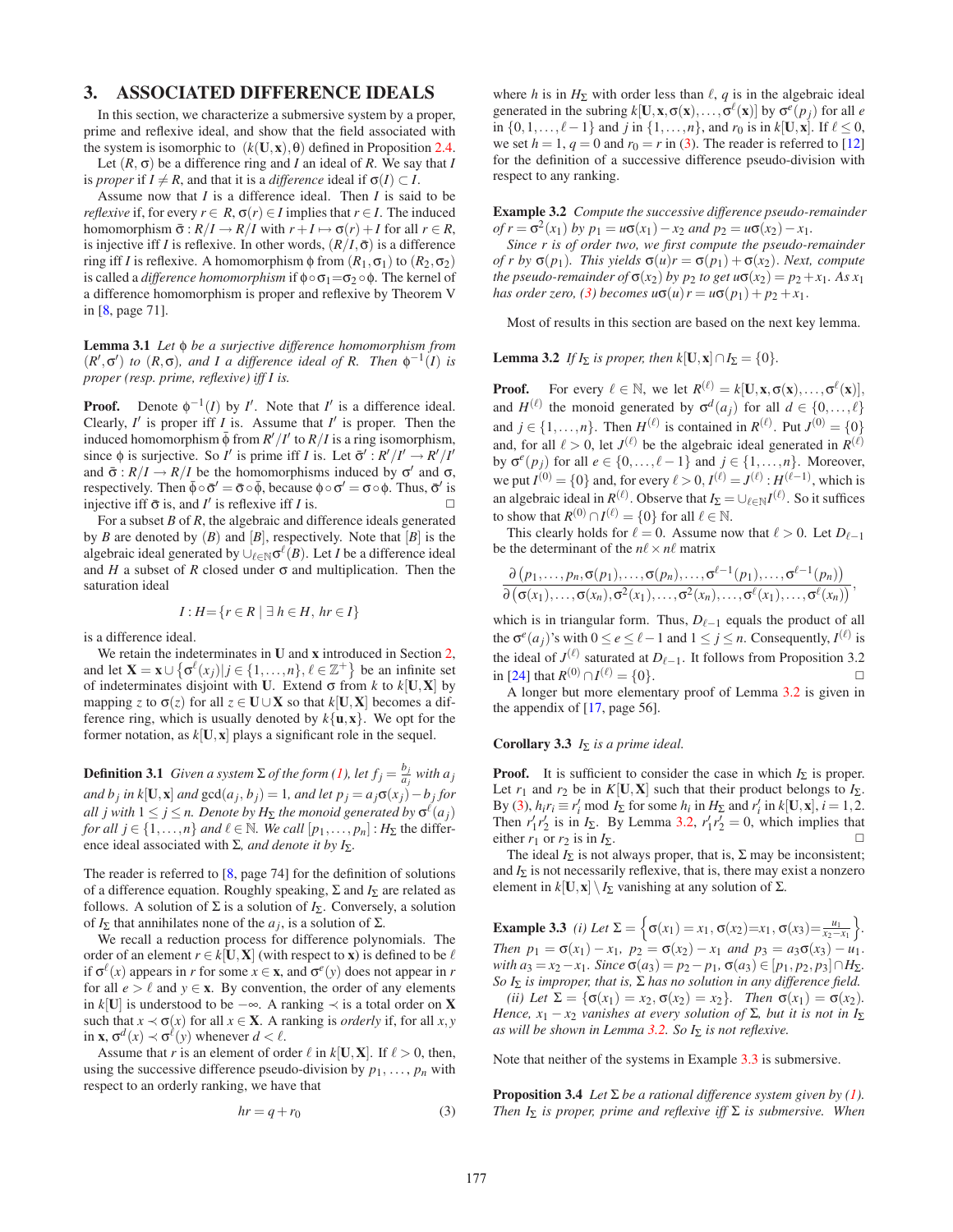*this is the case,*  $(k(\mathbf{U}, \mathbf{x}), \theta)$  *is k-isomorphic to*  $(K_{\Sigma}, \bar{\sigma})$ *, where*  $\theta$  *is defined in Proposition* [2.4,](#page-1-6)  $K_{\Sigma}$  *is the quotient field of*  $k[\mathbf{U}, \mathbf{X}]/I_{\Sigma}$ , *and* σ¯ *is induced by* σ*.*

**Proof.** Assume that  $\Sigma$  is submersive. Then  $(k(\mathbf{U}, \mathbf{x}), \theta)$  is a welldefined difference field by Proposition [2.4.](#page-1-6) Define φ to be a difference homomorphism from  $(k[\mathbf{U}, \mathbf{X}], \sigma)$  to  $(k(\mathbf{U}, \mathbf{x}), \theta)$  that fixes *k* and maps *z* to *z* for all  $z \in U \cup x$ . Then

$$
\phi(\sigma(x_j)) = \theta(\phi(x_j)) = \theta(x_j) = f_j \quad \text{for all } j \text{ with } 1 \le j \le n.
$$

Thus,  $[p_1, \ldots, p_n]$  is a subset of ker( $\phi$ ). Moreover,  $H_{\Sigma}$  and ker( $\phi$ ) are disjoint, since  $\phi(\sigma^{\ell}(a_j)) = \theta^{\ell}(\phi(a_j)) \neq 0$ . It follows that  $I_{\Sigma}$ is contained in ker( $\phi$ ). To show ker( $\phi$ )  $\subset I_{\Sigma}$ , assume  $r \in \text{ker}(\phi)$ . By [\(3\)](#page-2-1),  $hr \equiv r_0 \mod[p_1, \ldots, p_n]$  for some  $h \in H_{\Sigma}$  and  $r_0 \in k[\mathbf{U}, \mathbf{x}]$ . Thus,  $\phi(r_0) = 0$ , and so  $r_0 = 0$  by the definition of  $\phi$ . We have that  $r \in I_{\Sigma}$ . Consequently,  $I_{\Sigma} = \text{ker}(\phi)$ , which, together with Theo-rem V in [\[8,](#page-7-12) page 71], implies that  $I_{\Sigma}$  is proper, prime and reflexive.

Conversely, assume that  $I_{\Sigma}$  is proper, prime and reflexive. It suffices to show that  $\sigma$ (**U**)∪{ $f_1$ ,..., $f_n$ } is algebraically independent over *k* by Lemma [2.3.](#page-1-5) Let *p* be a polynomial over *k* such that

$$
p(\sigma(U), f_1, \dots, f_n) = 0. \tag{4}
$$

<span id="page-3-1"></span>Denote  $p(\sigma(U), \sigma(x_1),..., \sigma(x_n))$  by *r*, which is an element of order less than two in  $k[\sigma(U), \sigma(\mathbf{x})]$ . By [\(3\)](#page-2-1),  $hr \equiv r_0 \text{ mod } (p_1, \ldots, p_n)$ for some *h* in  $H_{\Sigma} \cap k[\mathbf{U}, \mathbf{x}]$  and  $r_0$  in  $k[\mathbf{U}, \mathbf{x}]$ . Replacing  $\sigma(x_i)$  by  $f_i$ ,  $j = 1, \ldots, n$ , in the above congruence, we see that  $r_0 = 0$  by [\(4\)](#page-3-1). Consequently, *r* belongs to  $I_{\Sigma}$ . Since  $\sigma$  is an automorphism of *k*, there exists *r'* in  $k[\mathbf{U}, \mathbf{x}]$  such that  $\sigma(r') = r$ . So *r'* is in *I*<sub>Σ</sub>, since *I*<sub>Σ</sub> is reflexive. By Lemma [3.2,](#page-2-2)  $r'$  is zero, so is  $r$ , and, hence,  $p$  is zero. The set  $\sigma$ (**U**)∪{ $f_1$ ,...,  $f_n$ } is algebraically independent over *k*.

Finally, assume that  $\Sigma$  is submersive. Then the homomorphism  $\phi$ defined in the first paragraph of the proof induces a difference isomorphism from  $(K_{\Sigma}, \bar{\sigma})$  to  $(k(\mathbf{U}, \mathbf{x}), \theta)$ .

For a submersive system Σ,  $(K_{\Sigma}, \bar{\sigma})$  is the difference field generated by  $z = (u_1 + I_\Sigma, \dots, u_m + I_\Sigma, x_1 + I_\Sigma, \dots, x_n + I_\Sigma)$ , which is a generic zero of  $I_{\Sigma}$  ([\[8,](#page-7-12) page 76]). The vector **z** is also a solution of Σ, because any *aj* does not vanish at **z** by Lemma [3.2.](#page-2-2) So we call  $(K_{\Sigma}, \bar{\sigma})$  the *difference field associated with* Σ. Note that  $(K_{\Sigma}, \bar{\sigma})$ is not inversive if **u** is nonempty. In the next section, we will construct the inversive closure of  $(K_{\Sigma}, \bar{\sigma})$ .

<span id="page-3-4"></span>**Remark 3.4** *For a submersive system* Σ*, there are two ways to determine the membership of I<sub>Σ</sub>. One is to use successive pseudodivision,* i.e.  $r \in I_{\Sigma}$  *iff*  $r_0 = 0$  *by [\(3\)](#page-2-1). The other is to use*  $\phi$  *defined in the proof of Proposition* [3.4,](#page-2-4) i.e.  $r \in I_{\Sigma}$  *iff*  $\phi(r) = 0$ *. The latter also yields a rational normal form function from*  $k[\mathbf{U}, \mathbf{X}]/I_{\Sigma}$  *to*  $k(\mathbf{U}, \mathbf{x})$ *<i>.* 

# <span id="page-3-0"></span>**4. INVERSIVE CLOSURES**

Let *J* be a proper, prime and reflexive ideal in  $k[\mathbf{U}, \mathbf{X}]$ , *K* the quotient field of  $k[\mathbf{U}, \mathbf{X}]/J$ , and  $\bar{\sigma}: K \to K$  the monomorphism induced by σ. In this section, we construct the inversive closure  $(\hat{K}, \hat{\sigma})$ of  $(K, \bar{\sigma})$ , which is an inversive field extension of *K* with the property that, for every  $\hat{f} \in \hat{K}$ , there exists  $\ell \in \mathbb{N}$  such that  $\hat{\sigma}^{\ell}(\hat{f})$  belongs to  $K$  (see [\[8,](#page-7-12) page 66]). This inversive field will serve as a base field to analyze discrete-time systems in Section [7,](#page-6-0) when *J* is the ideal associated with a submersive system (equation).

Initially, we denote  $k[\mathbf{U}, \mathbf{X}]$  by  $R_0$ ,  $u_i$  by  $u_{i,0}$ , and  $x_i$  by  $x_{i,0}$ for all *i*, *j* with  $1 \le i \le m$  and  $1 \le j \le n$ . For every  $\ell \in \mathbb{Z}^+$ , we set  $R_{\ell} = R_{\ell-1}[u_{1,-\ell},...,u_{m,-\ell},x_{1,-\ell},...,x_{n,-\ell}]$  inductively. Extend  $\sigma$  from  $R_{\ell-1}$  to  $R_{\ell}$  by mapping  $u_{i,-\ell}$  to  $u_{i,-(\ell-1)}$  and  $x_{j,-\ell}$ to  $x_{j,-(\ell-1)}$ , where  $i = 1, \ldots, m$  and  $j = 1, \ldots, n$ . This process yields an ascending chain:  $R_0$  ⊂  $R_1$  ⊂  $\cdots$  ⊂  $R_\ell$  ⊂  $\cdots$  of difference rings, in which  $\sigma(R_\ell) = R_{\ell-1}$ .

<span id="page-3-2"></span>Denote *J* by  $J_0$ , which is in  $R_0$ . Since  $\sigma(R_1) = R_0$ ,  $\sigma^{-1}(J_0)$  is well-defined in  $R_1$ . We set  $J_1 = \sigma^{-1}(J_0)$ . Define  $J_\ell = \sigma^{-1}(J_{\ell-1})$ for all  $\ell \in \mathbb{Z}^+$  recursively.

**Lemma 4.1** *For every*  $\ell \in \mathbb{Z}^+$ ,  $J_{\ell} \cap R_{\ell-1} = J_{\ell-1}$ , and, moreover,  $J_{\ell}$ *is proper, prime and reflexive.*

**Proof.** Since  $\sigma(J_0) \subset J_0, J_0 \subset J_1$  by definition. So  $J_0 \subset J_1 \cap R_0$ . For  $r \in J_1 \cap R_0$ ,  $\sigma(r) \in J_0$ . Hence, *r* belongs to  $J_0$ , since  $J_0$  is reflexive. This proves  $J_0 = R_0 \cap J_1$ . The ideal  $J_1$  is proper, prime and reflexive by Lemma  $3.1$ . If  $J_{\ell}$  has the properties given in the statement of this lemma, so does  $J_{\ell+1}$  by the same argument, in which  $J_0$  is replaced by  $J_\ell$ , and  $J_1$  by  $J_{\ell+1}$ .

By Lemma [4.1,](#page-3-2) we have an ascending chain  $J_0 \subset J_1 \subset \cdots \subset J_\ell \subset$  $\cdots$ , in which each  $J_{\ell}$  is a proper, prime and reflexive ideal in  $R_{\ell}$ , moreover,  $J_{\ell+1} = \sigma^{-1}(J_{\ell})$  and  $J_{\ell+1} \cap R_{\ell} = J_{\ell}$ .

The two chains allow us to form a ring  $R = \bigcup_{\ell \in \mathbb{N}} R_{\ell}$  and an ideal  $J = \bigcup_{\ell \in \mathbb{N}} J_{\ell}$ , respectively. Extend  $\sigma$  to a map from *R* to itself by mapping *r* to  $\sigma(r)$  if  $r \in R_\ell$  for some  $\ell \in \mathbb{N}$ . It is direct to verify that σ is a well-defined automorphism of  $\hat{R}$ , and, therefore,  $(\hat{R}, \sigma)$ is an inversive difference ring. By Lemma [4.1,](#page-3-2)  $J_{\ell} = J \cap R_{\ell}$  for all  $\ell \in \mathbb{N}$ , and *J* is a proper, prime and reflexive ideal.

<span id="page-3-3"></span>**Proposition 4.2** *With the notation just introduced, let*  $(\hat{R}/\hat{J}, \hat{\sigma})$  *be the induced ring, and*  $(\widehat{K}, \widehat{\sigma})$  *be its fraction field. Then*  $(\widehat{K}, \widehat{\sigma})$  *is the inversive closure of*  $(K, \bar{\sigma})$ *.* 

**Proof.** The ring  $(R/J, \hat{\sigma})$  is inversive, because  $(R, \sigma)$  is inversive. Consequently,  $(\widehat{K}, \widehat{\sigma})$  is an inversive field.

Let  $\tau_0 : R_0 \to R/J$  be defined by  $r \mapsto r + J$ . Then ker $(\tau_0)$  is equal to *J*<sup>0</sup> by Lemma [4.1.](#page-3-2) Hence,  $\tau : (R_0 / J_0, \bar{\sigma}) \to (\hat{R}/\hat{J}, \hat{\sigma})$  defined by  $r + J_0 \mapsto r + \hat{J}$  for all  $r \in R_0$ , is a difference monomorphism. So  $\tau$  can be extended to a difference monomorphism from *K* to *K*.

For every  $r \in K$ , there exist  $\ell \in \mathbb{N}$  and  $p_{\ell}, q_{\ell} \in R_{\ell}$  such that  $\hat{r}$ equals  $\frac{p_{\ell}+J}{q_{\ell}+J}$ . Thus,  $\hat{\sigma}^{\ell}(\hat{r})$  belongs to  $\tau(K)$ . By Theorem II in [\[8,](#page-7-12)

page 66],  $\hat{K}$  is the inversive closure of  $\tau(K)$ , and so is that of  $K$ .  $\Box$ Assume now that *J* is a difference ideal associated with a submersive system  $\Sigma$  given by [\(1\)](#page-1-1). By Propositions [3.4](#page-2-4) and [4.2,](#page-3-3) the field  $K_{\Sigma}$  associated with  $\Sigma$  has an inversive closure, which is called the *inversive field associated with*  $\Sigma$ , and is denoted by  $(\widehat{K}_{\Sigma}, \widehat{\sigma})$ .

The field  $\widehat{K}_{\Sigma}$  may also be understood as the direct limit of the quotient fields of  $R_{\ell}/J_{\ell}$  for all  $\ell \in \mathbb{N}$ , each of which is isomorphic to a field of rational functions by Proposition [3.4.](#page-2-4)

There are two ways to determine, for  $r \in R$ , whether  $r + J$  is equal to zero in  $K_{\Sigma}$ . Assume  $r \in R_{\ell}$  for some  $\ell \in \mathbb{N}$ . First, Lemma [4.1](#page-3-2) implies  $r \in \widehat{J}$  iff  $r \in J_{\ell}$ . The latter is equivalent to that  $\sigma^{\ell}(r)$  is in *J*, which can be determined by the methods described in Remark [3.4.](#page-3-4) Second, note that  $J_{\ell} = \left[ \sigma^{-\ell}(p_1), \ldots, \sigma^{-\ell}(p_n) \right] : \sigma^{-\ell}(H_{\Sigma})$ . Then both Lemma [3.2](#page-2-2) and Proposition [3.4](#page-2-4) hold for  $J_{\ell}$  when we replace **u** by  $\sigma^{-\ell}(\mathbf{u})$ , and **x** by  $\sigma^{-\ell}(\mathbf{x})$ . So the methods in Remark [3.4](#page-3-4) are applicable in the membership problem of  $J_{\ell}$ .

**Example 4.1** *Let*  $\Sigma$  *be*  $\left\{ \sigma(x_1) = \frac{x_2}{u}, \sigma(x_2) = \frac{x_1^2}{u} \right\}$ , *which is a submersive system. Let*  $p_1 = u\sigma(x_1) - x_2$  *and*  $p_2 = u\sigma(x_2) - x_1^2$ *, and let*  $H_{\Sigma}$  *be the monoid generated by u,*  $\sigma(u)$ *, .... Then the ideal associated with*  $\Sigma$  *is*  $I_{\Sigma} = [p_1, p_2]$  :  $H_{\Sigma}$ *. Let*  $r = u_{-1}u_{-2}x_1 - x_{1,-2}^2$  *be in R*. We determine whether  $r + I_{\Sigma}$  is zero in the inversive field asso*ciated with*  $\Sigma$ *. It suffices to determine whether*  $\sigma^2(r)$  *is in*  $I_{\Sigma}$ *. By* ([3](#page-2-1))*, we have that*  $u\sigma(u)\sigma^2(r) = u^2\sigma(u)\sigma(p_1) + u\sigma(u)p_2$ . *Hence*  $\sigma^2(r)$ *is in I*<sub> $>$ </sub>, and, consequently,  $r + I_{\Sigma}$  *is zero.*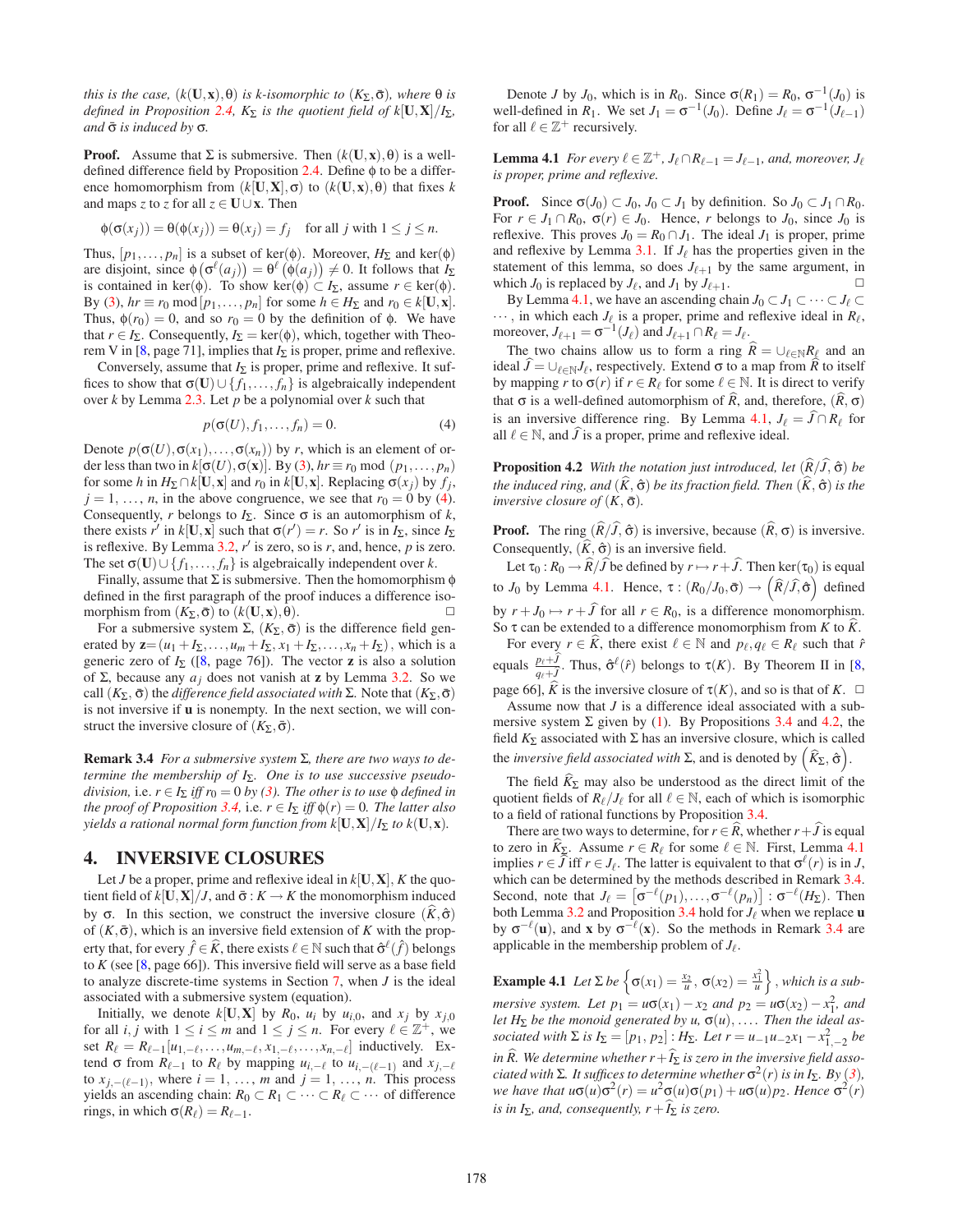# <span id="page-4-0"></span>**5. KÄHLER DIFFERENTIALS AND TOR-SION ELEMENTS**

We show that Kähler differentials of the inversive field associated with a submersive system form a module over a ring of skew polynomials, and determine its torsion submodule. Later, in Section [7,](#page-6-0) we point out that a submersive rational discrete-time system is accessible iff the corresponding module is torsion-free. This is in agreement with results known for nonlinear continuous-time systems [\[10\]](#page-7-11), linear systems over Ore algebras [\[6\]](#page-7-19), and linear timedelay systems [\[11\]](#page-7-20).

In this section, all modules and linear spaces are left ones. Let  $\Sigma$ be a submersive system given by [\(1\)](#page-1-1) whose associated difference ideal and inversive field are denoted by  $I_{\Sigma}$  and  $(\widehat{K}_{\Sigma}, \widehat{\sigma})$ , respectively. Let  $(k(\mathbf{U}, \mathbf{x}), \theta)$  and  $(K_{\Sigma}, \bar{\sigma})$  be the same as those in Propo-sition [3.4.](#page-2-4) Define  $\psi$  to be the *k*-homomorphism from  $k(\mathbf{U}, \mathbf{x})$  to  $K_{\Sigma}$ that maps *z* to  $z + I_2$  for all  $z \in U \cup x$ . Then w is a difference *k*isomorphism by the proof of Proposition [3.4.](#page-2-4) So ψ induces a difference *k*-monomorphism  $\hat{\psi}$  from  $k(\mathbf{U}, \mathbf{x})$  to  $K_{\Sigma}$  that maps *z* to  $z + I_{\Sigma}$ for all  $z \in U \cup x$ . This observation allows us to abridge  $z + I_{\Sigma}$  in  $K_{\Sigma}$ as *z* for all  $z \in U \cup x$ . Hence, we have, in  $K_{\Sigma}$ ,

$$
\hat{\sigma}(x_j) = f_j, \quad j = 1, \dots, n. \tag{5}
$$

<span id="page-4-2"></span>Let  $S_{\Sigma} = \widehat{K}_{\Sigma}[s; \hat{\sigma}]$  be the ring of  $\hat{\sigma}$ -shift operators over  $\widehat{K}_{\Sigma}$ , which is a special case for Ore algebras [\[27,](#page-7-21) [7,](#page-7-22) [4\]](#page-7-23). The commutation rule of  $S_{\Sigma}$  is  $sr = \hat{\sigma}(r)s$  for all  $r \in \widehat{K}_{\Sigma}$ .

Let  $\Omega_{\Sigma}$  be the vector space spanned by *k*-differentials over  $\hat{K}_{\Sigma}$ . We view  $\Omega_{\Sigma}$  as a module over  $S_{\Sigma}$  in the following manner. By Lemma 9.1.2 in [\[3\]](#page-7-15), the automorphism  $\hat{\sigma}$  of  $K_{\Sigma}$  induces a unique skew-linear map  $\sigma^*$  from  $\Omega_{\Sigma}$  to itself, that is,  $\sigma^*$  is additive, and  $σ<sup>*</sup>(rω) = \hat{σ}(r)σ<sup>*</sup>(ω)$  for all  $r ∈ K_{\Sigma}$  and ω ∈ Ω<sub>Σ</sub>. Moreover, the diagram

$$
\Omega_{\Sigma} \xrightarrow{\sigma^*} \Omega_{\Sigma}
$$
\n
$$
\downarrow \uparrow \qquad \qquad \uparrow \downarrow \qquad \qquad (6)
$$
\n
$$
\widehat{K}_{\Sigma} \xrightarrow{\hat{\sigma}} \widehat{K}_{\Sigma}
$$

<span id="page-4-1"></span>is commutative. Define *s*ω to be  $\sigma^*(\omega)$  for all ω in  $\Omega_{\Sigma}$ . The skewlinearity of  $\sigma^*$  implies that  $s(rω) = \hat{\sigma}(r)(sω)$  for all *r* in  $K_{\Sigma}$  and ω in  $\Omega_{\Sigma}$ . Then  $\Omega_{\Sigma}$  becomes a left module over *S*<sub>Σ</sub>. Moreover, the commutativity of [\(6\)](#page-4-1) implies  $s(gdh) = \hat{\sigma}(g)d\hat{\sigma}(h)$  for all  $g, h$  in  $\hat{K}_{\Sigma}$ .

An element  $\omega$  of  $\Omega_{\Sigma}$  is a *torsion element* if  $\omega$  is annihilated by a nonzero polynomial in  $S_{\Sigma}$ , that is, the submodule generated by ω, denoted by  $S_{\Sigma}\omega$ , is a finite-dimensional linear subspace over  $K_{\Sigma}$ . The set of all torsion elements in  $\Omega_{\Sigma}$  is denoted by tor( $\Omega_{\Sigma}$ ). The existence of the least common left multiples in  $S_{\Sigma}$  implies that tor( $\Omega_{\Sigma}$ ) is a submodule [\[7,](#page-7-22) page 46]. The module  $\Omega_{\Sigma}$  is said to be *torsionfree* if tor( $\Omega_{\Sigma}$ ) equals {0}.

Let  $\Omega_0 = \text{span}_{\hat{K}_{\Sigma}} \{dz \mid z \in \mathbf{U} \cup \mathbf{x}\}.$  Differentiating [\(5\)](#page-4-2), we see that *s*d*z* belongs to  $\Omega_0$  for all  $z \in U \cup x$ . So  $\Omega_0$  is a submodule of  $\Omega_{\Sigma}$ . The next lemma will help us shift an element in  $\Omega_{\Sigma}$  to  $\Omega_{0}$ , and asserts that  $\{dz \mid z \in \mathbf{U} \cup \mathbf{x}\}$  is a  $K_{\Sigma}$ -basis of  $\Omega_0$ .

#### <span id="page-4-5"></span>**Lemma 5.1** *(i) If*  $\omega$  *is a nonzero element in*  $\Omega_{\Sigma}$ *, then s* $\omega$  *is nonzero. (ii)* In Ω<sub>Σ</sub>,  $\{dz \mid z \in \mathbf{U} \cup \mathbf{x}\}$  *is linearly independent over*  $K_{\Sigma}$ *.*

**Proof.** (i) Let  $\omega = \sum_i g_i dh_i$ , where  $g_i, h_i \in \hat{K}_{\Sigma}$ , and the set  $\{dh_i\}$  is linearly independent over  $\hat{K}_{\Sigma}$ . Suppose that  $s\omega = 0$ . Then  $\{d\hat{\sigma}(h_i)\}$ is linearly dependent over  $\widehat{K}_{\Sigma}$ , since  $s\omega = \sum_i \widehat{\sigma}(g_i) d\widehat{\sigma}(h_i)$ . It follows from Lemma [2.1](#page-1-2) that  $\{\hat{\sigma}(h_i)\}\$ is algebraically dependent over *k*, and so is  $\{h_i\}$ , because  $\hat{\sigma}$  extends  $\sigma$ , which is an automorphism. So  $\{dh_i\}$  is linearly dependent over  $\hat{K}_{\Sigma}$ , a contradiction.

(ii) **U**∪**x**, viewed as a subset of *k*(**U**,**x**), is algebraically independent over *k*. So the assertion follows from the definition of  $\hat{\psi}$  given above and Lemma [2.1.](#page-1-2)

We make an additional assumption in the rest of this section that  $f_1, \ldots, f_n$  in [\(1\)](#page-1-1) are in  $k(\mathbf{u}, \mathbf{x})$  instead of  $k(\mathbf{U}, \mathbf{x})$ . Though this assumption helps to simplify the calculations in  $\Omega_{\Sigma}$ , it is not restrictive and the same results can be derived in the general case. Denote the column vectors  $(u_1, \ldots, u_m)^T$  and  $(x_1, \ldots, x_n)^T$  by  $\vec{u}$  and  $\vec{x}$ , respectively. Differentiating [\(5\)](#page-4-2) yields

$$
s\mathrm{d}\vec{x} = A\mathrm{d}\vec{x} + B\mathrm{d}\vec{u},\tag{7}
$$

<span id="page-4-6"></span>where  $A = \frac{\partial (f_1, \ldots, f_n)}{\partial (x_1, \ldots, x_n)}$  and  $B = \frac{\partial (f_1, \ldots, f_n)}{\partial (u_1, \ldots, u_m)}$ .

We use the method described in [\[2\]](#page-7-4) to determine tor( $\Omega_{\Sigma}$ ). Let  $H_1$ be the linear subspace spanned by  $dx_1, \ldots, dx_n$  over  $K_{\Sigma}$ , and define  $H_{\ell+1}$  to be  $\{\omega \in H_{\ell} \,|\, s\omega \in H_{\ell}\}$  for all  $\ell \in \mathbb{N}$ . Then

$$
H_1 \supseteq H_2 \supseteq \cdots \tag{8}
$$

<span id="page-4-7"></span>is a chain of finite-dimensional linear subspaces over  $\widehat{K}_{\Sigma}$ . Moreover, we let  $H_{\infty} = \cap_{\ell \in \mathbb{Z}^+} H_{\ell}.$  Since  $sH_{\infty} \subset H_{\infty}, H_{\infty}$  is a submodule.

<span id="page-4-3"></span>Lemma [5.2](#page-4-3) and Proposition [5.3](#page-4-4) below show how the torsion submodule of  $\Omega_{\Sigma}$  is related to  $H_{\infty}$ , the submodule of autonomous oneforms described in [\[2\]](#page-7-4) and Section [7.](#page-6-0)

#### **Lemma 5.2**  $H_{\infty} = \text{tor}(\Omega_{\Sigma}) \cap \Omega_0$ .

**Proof.** We claim that tor( $\Omega_{\Sigma}$ ) ∩  $\Omega_0 \subset H_1$ . Assume that  $\omega$  is in  $\Omega_0$ . Then  $\omega = \sum_{j=1}^{n} g_j dx_j + \sum_{i=1}^{m} P_i du_i$  for some  $g_j$  in  $\widehat{K}_{\Sigma}$  and  $P_i$  in  $S_{\Sigma}$ , because  $d\hat{\sigma}^{\ell}(u_i) = s^{\ell} du_i$  for all  $\ell \in \mathbb{N}$ . Suppose that  $\omega$  is not in  $H_1$ . Then, without loss of generality, we assume that  $P_1$  has a nonzero leading term  $c_1 s^{d_1}$ , where  $c_1$  is in  $\widehat{K}_{\Sigma}$  and  $d_1$  in N. Expanding  $s^{\ell} \omega$  as a  $\hat{K}_{\Sigma}$ -linear combination of  $\{dz | z \in \mathbf{U} \cup \mathbf{x}\}$ , we see that  $s^{\ell} \omega$  involves the term  $\hat{\sigma}^{\ell}(c_1) d\sigma^{d_1+\ell}(u_1)$  but is free of any  $d\sigma^{\ell}(u_1)$ , where *e* is greater than  $d_1 + \ell$ . Hence,  $\{s^{\ell} \omega | \ell \in \mathbb{N}\}\$ is linearly independent over  $\hat{K}_{\Sigma}$  by Lemma [5.1](#page-4-5) (ii). So  $\omega$  is not a torsion element. The claim is proved.

Let  $\omega$  be an element of the submodule tor( $\Omega_{\Sigma}$ ) ∩  $\Omega_{0}$ . Then  $S_{\Sigma}\omega$ is a subset of tor( $\Omega_{\Sigma}$ ) ∩  $\Omega_0$ . By the claim,  $S_{\Sigma}$  as a subset of  $H_1$ . By the definition of  $H_{\ell}$ ,  $S_{\Sigma}\omega$  is contained in  $H_{\ell}$  for all  $\ell \in \mathbb{Z}^{+}$ . It follows that  $\omega \in H_{\infty}$ . Hence, tor( $\Omega_{\Sigma}$ )  $\cap \Omega_{0} \subset H_{\infty}$ . On the other hand, every element of  $H_{\infty}$  is a torsion element, because  $H_{\infty}$  is both a submodule over  $S_{\Sigma}$  and a finite-dimensional linear subspace  $over K_{\Sigma}$ . So  $H_{\infty}$  ⊂ tor(Ω<sub>Σ</sub>) ∩ Ω<sub>0</sub>. <del></del>

<span id="page-4-4"></span>The next proposition describes tor( $\Omega_{\Sigma}$ ) by  $H_{\infty}$ .

#### **Proposition 5.3** *(i)* tor $(\Omega_{\Sigma}) = {\omega \in \Omega_{\Sigma} | s^{\ell} \omega \in H_{\infty}}$  for some  $\ell \in \mathbb{N}}$ .  $(iii)$   $\Omega_{\Sigma}$  *is torsion-free iff*  $H_{\infty}$  *is trivial.*

**Proof.** (i) Assume that  $\omega$  is in tor( $\Omega_{\Sigma}$ ). Then there exists a positive integer  $\ell$  such that  $s^{\ell}$  to belongs to  $\Omega_0$  by [\(7\)](#page-4-6) and the definition of scalar multiplication. Hence,  $s^{\ell} \omega$  is in tor( $\Omega_{\Sigma}$ ) ∩  $\Omega_0$ , and so it is in  $H_{\infty}$  by Lemma [5.2.](#page-4-3) Conversely, let  $\omega$  be in  $\Omega_{\Sigma}$  such that  $s^{\ell}\omega$  is in  $H_{\infty}$  for some  $\ell \in \mathbb{N}$ . Then  $s^{\ell} \omega$  is in tor( $\Omega_{\Sigma}$ ) by Lemma [5.2,](#page-4-3) and so is ω by the definition of torsion elements.

(ii) It suffices to show that  $H_{\infty} = \{0\}$  implies tor( $\Omega_{\Sigma}$ ) =  $\{0\}$  by Lemma [5.2.](#page-4-3) For  $\omega \in \text{tor}(\Omega_{\Sigma})$ , there exists  $\ell \in \mathbb{N}$  such that  $s^{\ell} \omega = 0$ by the first assertion and  $H_{\infty} = \{0\}$ . So  $\omega = 0$  by Lemma [5.1](#page-4-5) (i).  $\Box$ 

<span id="page-4-8"></span>To determine a  $\widehat{K}_{\Sigma}$ -basis of  $H_{\infty}$ , we describe  $H_{\infty}$  without using any recursion.

**Proposition 5.4**  $H_{\infty} = {\omega \in H_1 | s^n \omega \in H_1}$ *, where n is the number of elements in* **x** *(also known as the order of the system* Σ*).*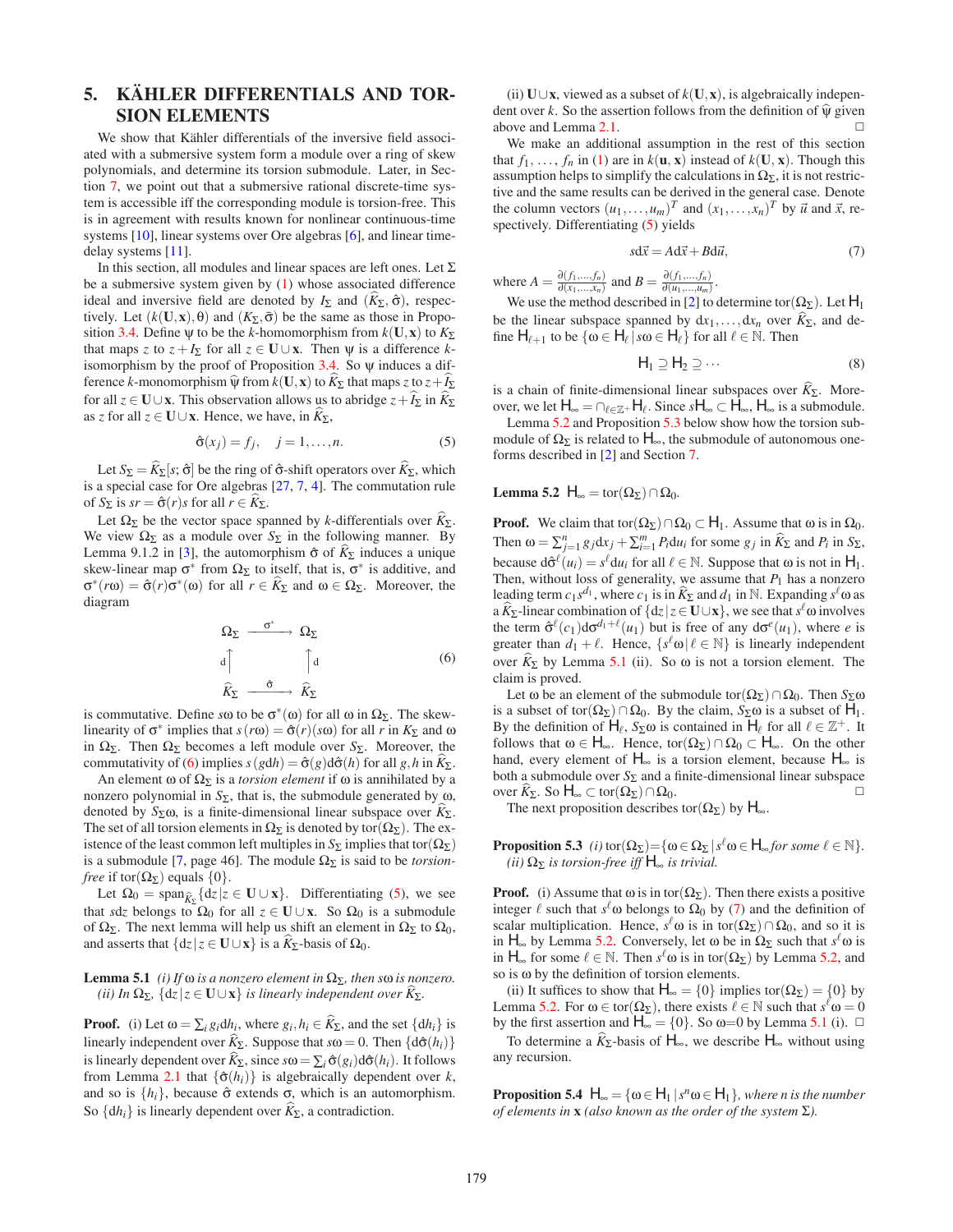**Proof.** By the definition of chain [\(8\)](#page-4-7), we conclude that  $H_i = H_\infty$ if  $H_i = H_{i+1}$ , and that  $\dim_{\widehat{K}_{\Sigma}} H_i < \dim_{\widehat{K}_{\Sigma}} H_{i+1}$  if  $H_{i+1} \subsetneq H_i$ . Therefore,  $H_{n+1} = H_{\infty}$ . It remains to show  $H_{n+1} = {\omega \in H_1 \mid s^n \omega \in H_1}.$ We shall prove that, for all  $\ell \in \mathbb{Z}^+$ ,  $H_{\ell} = H'_{\ell}$ , where  $H'_{\ell}$  stands for  $\{\omega \in H_1 \mid s^{\ell-1}\omega \in H_1\}$ . To this end we need:

*Claim.* Let  $\omega$  be an element of  $\Omega_{\Sigma}$  and  $\ell$  be a positive integer. If both  $\omega$  and  $s^{\ell} \omega$  are in  $H_1$ , then  $s^i \omega$  is in  $H_1$  for all  $i = 0, \ldots, \ell - 1$ .

The claim clearly holds for  $i = 0$ . Assume  $s^{i-1} \omega \in H_1$  for some *i* with  $0 < i < l$ . By [\(7\)](#page-4-6) and Lemma [5.1,](#page-4-5)  $s^i\omega$  can be uniquely written as  $\omega_0 + \omega_1$  for some  $\omega_0 \in H_1$  and  $\omega_1 \in \text{span}_{\widehat{K}_{\Sigma}} \{d u_1, \dots, d u_m\}.$ Thus,  $s^{\ell} \omega = s^{\ell - i} s^i \omega = s^{\ell - i} \omega_0 + s^{\ell - i} \omega_1$ . Observe that  $s^{\ell - i} \omega_0$  is free of  $d\hat{\sigma}^{\ell-i}(u_1), \ldots, d\hat{\sigma}^{\ell-i}(u_m)$ , but  $s^{\ell-i}\omega_1$  is a  $\hat{K}_{\Sigma}$ -linear combination of  $d\hat{\sigma}^{\ell-i}(u_1), \ldots, d\hat{\sigma}^{\ell-i}(u_m)$ . It follows from  $s^{\ell}\omega \in H_1$ that  $s^{\ell-i}\omega_1 = 0$ . By Lemma [5.1](#page-4-5) (i),  $\omega_1 = 0$ . The claim is proved.

Clearly,  $H_1 = H'_1$ . Assume that  $H_{\ell-1} = H'_{\ell-1}$ . If  $\omega$  is in  $H_{\ell}$ , then *s* $\omega$  is  $H_{\ell-1}$ , and so *s* $\omega$  is in  $H'_{\ell-1}$ . Hence,  $s^{\ell-1}\omega$  is in  $H_1$ . Consequently,  $\omega$  is in  $H'_{\ell}$ . Conversely, assume that  $\omega$  belongs to  $H'_{\ell}$ . Then both *s* $\omega$  and  $s^{\ell-2}\omega$  are in  $H_1$  by the claim. Then  $\omega \in H'_{\ell-1}$ since  $\omega$ ,  $s^{\ell-2}\omega \in H_1$ . Likewise,  $s\omega \in H'_{\ell-1}$  since  $s\omega$ ,  $s^{\ell-1}\omega \in H_1$ . So  $\omega \in H_{\ell}$ , because  $\omega$ ,  $s\omega \in H_{\ell-1}$  by the induction hypothesis.  $\Box$ 

A  $\widehat{K}_{\Sigma}$ -basis of  $H_{\infty}$  can be determined by computing the left kernel of an  $n \times mn$  matrix over  $\hat{K}_{\Sigma}$ , as stated in the next proposition.

**Proposition 5.5** *Let A and B be given by* [\(7\)](#page-4-6)*. Define*  $C_1 = \hat{\sigma}^{-1}(B)$ *and*  $C_{i+1} = \hat{\sigma}^{-1}(A)\hat{\sigma}^{-1}(C_i)$  *for all*  $i \in \mathbb{Z}^+$ *, and define* C to be *the*  $n \times mn$  *matrix*  $(C_1, \ldots, C_n)$ *. Let*  $\omega = (h_1, \ldots, h_n) d\vec{x}$ *. Then*  $\omega$ *is in*  $H_{\infty}$  *iff*  $(h_1, \ldots, h_n)$  *is in the left kernel of C.* 

**Proof.** By Proposition [5.4,](#page-4-8)  $\omega$  belongs to  $H_{\infty}$  iff  $s^n\omega$  is in  $H_1$ . Let  $A_0$  be the  $n \times n$  identity matrix, and define  $A_\ell = \hat{\sigma}(A_{\ell-1})A$  for all  $\ell \in \mathbb{Z}^+$ . An easy induction shows that

$$
A_{\ell} = \hat{\sigma}^{\ell-1}(A)A_{\ell-1} \quad \text{and} \quad \hat{\sigma}^{\ell}(C_{\ell}) = \hat{\sigma}(A_{\ell-1})B,
$$

which, together with [\(7\)](#page-4-6), imply  $s^{\ell} d\vec{x} = A_{\ell} d\vec{x} + \sum_{i=1}^{\ell} \hat{\sigma}^{\ell} (C_i) d\hat{\sigma}^{\ell-i} (\vec{u})$ for all  $\ell \in \mathbb{Z}^+$ . So  $s^n \omega$  is in  $H_1$  iff  $(\hat{\sigma}^n(h_1),...,\hat{\sigma}^n(h_n))$  lies in the left kernel of  $\hat{\sigma}^n(C)$  by Lemma [5.1](#page-4-5) (ii).

By Proposition [5.5,](#page-5-1)  $H_{\infty}$  is trivial iff *C* has full row rank, which is in agreement with the results in [\[23,](#page-7-24) [25\]](#page-7-25).

## <span id="page-5-0"></span>**6. RATIONAL DIFFERENCE EQUATIONS**

The results, obtained in Sections [3,](#page-2-0) [4](#page-3-0) and [5](#page-4-0) for the systems described by state equations, that is, by a set of first-order rational difference equations, can be carried over to systems described by input-output equations, that is, by the higher-order rational difference equation.

Let **U** be the same as before and  $Y = \{y, \sigma(y), \sigma^2(y), ...\}$  be a set of new indeterminates. Extend the automorphism  $\sigma : k \to k$ by mapping  $\tilde{u}$  to  $\sigma(\tilde{u})$  for all  $\tilde{u} \in U$ , and  $\tilde{y}$  to  $\sigma(\tilde{y})$  for all  $\tilde{y} \in Y$ . Then  $(k[\mathbf{U}, \mathbf{Y}], \sigma)$  is a ring of difference polynomials. A rational difference equation is of the form

$$
\sigma^{n}(y) = f \quad \text{where } f \in k(\mathbf{U}, y, \sigma(y), \dots, \sigma^{n-1}(y)). \tag{9}
$$

<span id="page-5-2"></span>Such an equation is said to be *submersive* if  $\left(\frac{\partial f}{\partial u_1}, \ldots, \frac{\partial f}{\partial u_m}, \frac{\partial f}{\partial y}\right)$  $\overline{\phantom{a}}$  is nonzero [\[19\]](#page-7-2). Write  $f$  in [\(9\)](#page-5-2) as  $\frac{d}{c}$ , where  $c$  and  $d$  are coprime in  $k$ [U,y,  $\sigma(y)$ ,..., $\sigma^{n-1}(y)$ ]. Set  $p = c\sigma^{n}(y) - d$  and *H* to be the monoid generated by  $\sigma^{\ell}(c)$  for all  $\ell \in \mathbb{N}$ . We call  $[p]$  : *H* the difference ideal associated with [\(9\)](#page-5-2).

It is well-known that [\(9\)](#page-5-2) is equivalent to the set of first-order rational difference equations

$$
\{\sigma(y) = y_1, \dots, \sigma(y_{n-2}) = y_{n-1}, \sigma(y_{n-1}) = \tilde{f}\}, \qquad (10)
$$

<span id="page-5-3"></span>where  $\tilde{f}$  is obtained by substituting  $y_i$  for  $\sigma^i(y)$  in  $f$  for  $i = 1, ...,$ *n*−1. This equivalence enables us to translate Lemma [3.2,](#page-2-2) Corollary [3.3](#page-2-6) and Proposition [3.4](#page-2-4) into the next proposition.

**Proposition 6.1** *Let I be the difference ideal associated with [\(9\)](#page-5-2). (i) If I is proper, then*  $k$ [**U**, *y*,  $\sigma$ (*y*),..., $\sigma$ <sup>*n*-1</sup>(*y*)]∩*I* = {0}*. (ii) I is prime. (iii) I is proper and reflexive iff [\(9\)](#page-5-2) is submersive. (iv) If [\(9\)](#page-5-2) is submersive, then*  $(K, \bar{\sigma})$  *is isomorphic to* 

<span id="page-5-4"></span>
$$
\left(k\left(\mathbf{U},\mathbf{y},\sigma(\mathbf{y}),\ldots,\sigma^{n-1}(\mathbf{y})\right),\theta\right),\tag{11}
$$

*where K is the quotient field of k*[**U**, **Y**]/*I*,  $\bar{\sigma}$  *is the map induced by* σ,  $\theta(z) = \sigma(z)$  *for z free of*  $\sigma^{n-1}(y)$ *, and*  $\theta(\sigma^{n-1}(y)) = f$ *.* 

An algebraic description of the equivalence between [\(9\)](#page-5-2) and [\(10\)](#page-5-3), and a proof of Proposition [6.1](#page-5-4) are given in [\[17\]](#page-7-18).

If [\(9\)](#page-5-2) is submersive, then we call  $(K,\bar{\sigma})$  in Proposition [6.1](#page-5-4) the *difference field associated with* [\(9\)](#page-5-2). The associated field *K* of a submersive equation [\(9\)](#page-5-2) has an inversive closure  $(K, \hat{\sigma})$ , which is isomorphic to the inversive closure of the field associated with [\(10\)](#page-5-3).

<span id="page-5-1"></span>Next, we translate the results in Section [5](#page-4-0) for submersive systems to a submersive equation. This translation leads to a criterion for the accessibility described by input-output equations.

Let [\(9\)](#page-5-2) be submersive whose associated inversive field is denoted by  $(K, \hat{\sigma})$ . Let  $(\Omega, d)$  be the  $K$ -linear space of *k*-differentials, which is a module over  $S = \hat{K}[s; \hat{\sigma}]$ . Since  $\hat{K}$  is isomorphic to the inversive field associated with  $(10)$ , Lemma [5.1](#page-4-5) translates into

## **Lemma 6.2** *(i) If*  $\omega$  *is a nonzero element in*  $\Omega$ *, then*  $s\omega \neq 0$ *.*

 $f$ *ii)* In Ω,  $\{dz \mid z \in \mathbf{U} \cup \{y, \sigma(y), \ldots, \sigma^{n-1}(y)\}\}$  is linearly inde*pendent over K.*

From now on, we assume that  $m = 1$ , i.e.  $\mathbf{U} = \{u, \sigma(u), \sigma^2(u), \ldots\}$ . Differentiating  $\hat{\sigma}^n(v) = f$  yields

<span id="page-5-6"></span>
$$
P dy = Q du, \t(12)
$$

<span id="page-5-5"></span>where  $P = s^n - \sum_{j=0}^{n-1} \frac{\partial f}{\partial \sigma^j(y)} s^j$  and  $Q = \sum_i \frac{\partial f}{\partial \sigma^i(u)} s^i$ . This compact form enables us to determine tor( $\Omega$ ) by Ore polynomials.

<span id="page-5-7"></span>The next lemma reveals that  $(12)$  is the "minimal" linear relation among  $\{dz \mid z \in \mathbf{U} \cup \mathbf{Y}\}.$ 

**Lemma 6.3** *Let P and Q be given in [\(12\)](#page-5-5). If there exist P' and Q'*  $\partial \Omega$  *in S such that*  $P'$ dy =  $Q'$ du *holds in*  $\Omega$ *, then*  $P' = DP$  *and*  $Q' = DQ$ *for some D in S.*

**Proof.** The right-hand division yields  $P' = DP + R$  with deg R less than *n*. It follows from  $P'dy = Q'du$  and  $DPdy = DQdu$  (see [\(12\)](#page-5-5)) that  $Rdy = (Q' - DQ)du$ . Since deg  $R < n$ . Lemma [6.2](#page-5-6) (ii) implies that both  $R = 0$  and  $Q' = DQ$ . Consequently,  $P' = DP$ .  $\Box$ 

It is important to remark that the greatest common left divisors (abbreviated as: gcld) of *P* and *Q* is well-defined and computable by the left-hand Euclidean algorithm, because  $\hat{K}$  is inversive.

<span id="page-5-8"></span>**Lemma 6.4** *Let*  $A_1$ , $A_2$ , $B_1$ , $B_2$  *and L be nonzero elements in S.*  $If A_1 = LB_1, A_2 = LB_2$  *and*  $gel(d(B_1, B_2) = 1$ *, then*  $L = \text{gcl}(A_1, A_2)$ *.* 

<span id="page-5-9"></span>**Proof.** The (extended) left-hand Euclidean algorithm yields *C*<sup>1</sup> and *C*<sub>2</sub> in *S* such that  $B_1C_1 + B_2C_2 = 1$ . So  $A_1C_1 + A_2C_2 = L$ . It follows that  $gcd(A_1, A_2)$  is a left-hand divisor of *L*.  $\Box$ The next proposition connects [\(12\)](#page-5-5) with tor $(\Omega)$ .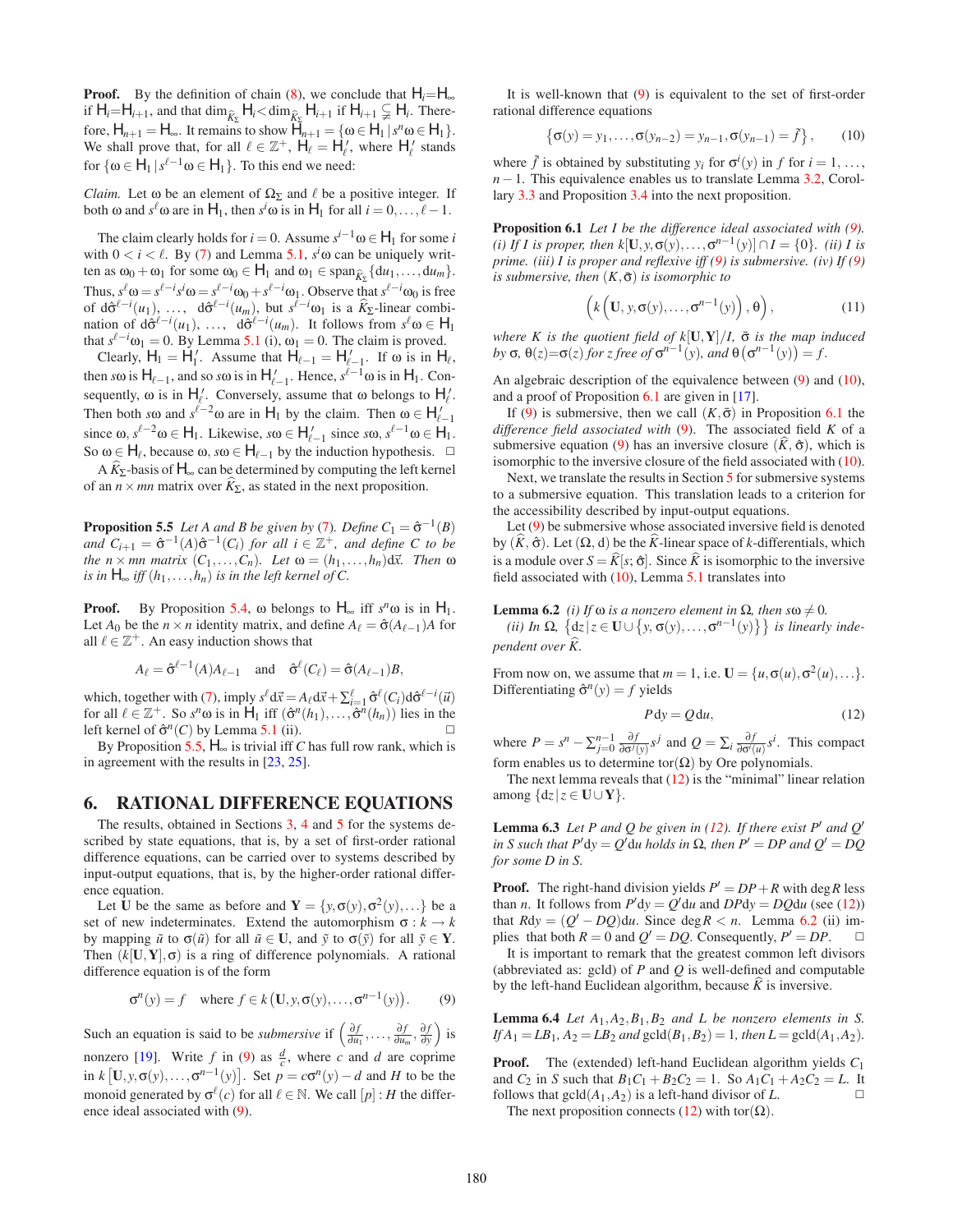**Proposition 6.5** *Let P and Q be given in [\(12\)](#page-5-5) and*  $G = \text{gcd}(P, Q)$ *.*  $Put P = G\tilde{P}, Q = G\tilde{Q}$  and  $\tilde{\omega} = \tilde{P}dy - \tilde{Q}du$ . Then  $(i)$  tor( $\Omega$ ) =  $\{ \omega \in \Omega \, | \, s^{\ell} \omega \in S \tilde{\omega} \text{ for some } \ell \in \mathbb{N} \}.$ *(ii)*  $\Omega$  *is torsion-free iff*  $G = 1$ *.* 

**Proof.** (i) Since [\(12\)](#page-5-5) implies  $G\tilde{\omega} = 0$ ,  $S\tilde{\omega}$  is a finite-dimensional linear subspace over *K*. Consequently, *S* $\tilde{\omega}$  is a subset of tor( $\Omega$ ), and, hence,  $\{\omega | s^{\ell} \omega \in S\tilde{\omega} \text{ for some } \ell \in \mathbb{N}\}\$ is a subset of tor $(\Omega)$ .

Conversely, let  $\omega$  be a nonzero torsion element. Putting  $y_0 = y$ and  $u_0 = u$ , we may write  $\omega$  as  $M' dy_{-\ell} - N' du_{-\ell}$  for some  $\ell \in \mathbb{N}$ and  $M', N' \in S$ . By Lemma [6.2,](#page-5-6) there are nonzero elements  $M, N \in S$ such that  $s^{\ell} \omega = M dy - N du$ . It remains to show that  $s^{\ell} \omega$  is in *S* $\tilde{\omega}$ . Since  $s^{\ell} \omega$  is in tor( $\Omega$ ),  $Cs^{\ell} \omega = 0$  for some  $C \in S$  with  $C \neq 0$ . So  $CMdy = CNdu$ . Then  $CM = DP$  and  $CN = DQ$  for some  $D \in S$ by Lemma [6.3,](#page-5-7) which implies that

$$
CM = DG\tilde{P}
$$
 and  $CN = DG\tilde{Q}$ . (13)

<span id="page-6-1"></span>By Lemma [6.4](#page-5-8) and  $gcd(\tilde{P}, \tilde{Q}) = 1$ ,  $DG = gcd(CM, CN)$ . Therefore,  $DG = C\tilde{C}$  for some  $\tilde{C}$  in *S*, which, together with [\(13\)](#page-6-1), implies that  $M = \tilde{C}\tilde{P}$  and  $N = \tilde{C}\tilde{Q}$ , and so that  $s^{\ell}\omega = \tilde{C}\tilde{\omega} \in S\tilde{\omega}$ .

(ii) Note that  $G = 1$  iff  $\tilde{\omega} = 0$  by [\(12\)](#page-5-5). The second assertion follows from the first one and Lemma  $6.2$  (i).  $\Box$ 

# <span id="page-6-0"></span>**7. APPLICATIONS**

We apply the results of previous sections to provide an algebraic condition of accessibility for a rational discrete-time nonlinear system, described either by a set of state equations or by a higher-order input-output difference equation. This enables us to implement the accessibility test in computer algebra systems such as Maple or Mathematica. In addition, we relate the algebraic accessibility condition to the reduced form of the transfer function of the system.

In this section, we let  $k$  be the field of real numbers, and  $\sigma$  the identity map on *k*. We extend  $\sigma$  to  $k[\mathbf{U}, \mathbf{X}]$  (resp.  $k[\mathbf{U}, \mathbf{Y}]$ ) by map- $\text{ping } z \text{ to } \sigma(z) \text{ for all } z \in \mathbf{U} \cup \mathbf{X} \text{ (resp. } k[\mathbf{U}, \mathbf{Y}]).$ 

#### **7.1 State-space representations**

We consider the rational control system of the form

$$
\sigma(x_1) = f_1, \dots, \sigma(x_n) = f_n \quad \text{and} \quad y = g \tag{14}
$$

<span id="page-6-2"></span>where  $f_1, \ldots, f_n, g$  are in  $k(\mathbf{u}, \mathbf{x})$ . Let  $\Sigma$  stand for the rational differ-ence system in [\(14\)](#page-6-2), and call  $y = g$  an output equation. We assume that  $\Sigma$  is submersive, and that  $\Omega_{\Sigma}$ ,  $H_{\infty}$  and the  $H_i$  are the same as those in Section [5.](#page-4-0)

Following [\[2\]](#page-7-4), we define the *relative degree* of  $\omega \in \Omega_{\Sigma}$  to be

$$
r=\min\left\{\ell\geq 0\,|\,s^{\ell}\omega\notin H_1\right\}.
$$

If such an integer does not exist, then set  $r = \infty$ . An element  $\omega \in \Omega_{\Sigma}$ is called an *autonomous one-form* if its relative degree is ∞. Such a one-form and its shifts by the powers of *s* do not depend on  $d\hat{\sigma}^{\ell}(u_i)$ for all  $l \in \mathbb{Z}$  and  $i \in \{1, \ldots, m\}.$ 

Clearly, every element of  $H_{\infty}$  is autonomous. On the other hand, ω,  $s\omega$ ,  $s^2\omega$ ... are all in  $H_1$  if ω is autonomous. Hence, ω belongs to  $H_∞$  by Proposition [5.4.](#page-4-8) Accordingly,  $H_∞$  is precisely the set of autonomous elements.

We say that [\(14\)](#page-6-2) is *accessible* if  $\Omega_{\Sigma}$  does not contain any nontrivial autonomous one-form, that is,  $H_{\infty}$  is trivial (see [\[2,](#page-7-4) Theorem 4.5]). By Proposition [5.3,](#page-4-4) [\(14\)](#page-6-2) is accessible iff  $\Omega_{\Sigma}$  is torsion-free. The latter condition can be verified by computing the rank of the matrix *C* defined in Proposition [5.5.](#page-5-1)

#### <span id="page-6-3"></span>**Example 7.1** *Consider the rational control system of the form*

$$
\sigma(x_1) = x_2 u, \sigma(x_2) = x_1 u
$$
 and  $y = x_1^2 + x_1$ . (15)

*The difference field associated with [\(15\)](#page-6-3) is isomorphic to*

$$
K = (k(x_1, x_2, u, \sigma(u), \ldots), \theta),
$$

*where*  $\theta(\sigma^i(u)) = \sigma^{i+1}(u), \theta(x_1) = x_2u$ , *and*  $\theta(x_2) = x_1u$ . *The inversive closure of K is*  $\widehat{K} = (k(x_1, x_2, \ldots, \sigma^{-1}(u), u, \sigma(u), \ldots), \widehat{\theta}),$  $where \ \hat{\theta}^{-1}(x_1) = \frac{x_2}{\sigma^{-1}(u)}, \ \hat{\theta}^{-1}(x_2) = \frac{x_1}{\sigma^{-1}(u)}, and \ \hat{\theta}^{-1}(\sigma^i(u)) = \sigma^{i-1}(u)$ *for all*  $i \in \mathbb{Z}$ *. Then*  $\overrightarrow{(7)}$  $\overrightarrow{(7)}$  $\overrightarrow{(7)}$  *becomes* 

$$
s\begin{pmatrix} dx_1 \\ dx_2 \end{pmatrix} = \begin{pmatrix} 0 & u \\ u & 0 \end{pmatrix} \begin{pmatrix} dx_1 \\ dx_2 \end{pmatrix} + \begin{pmatrix} x_2 \\ x_1 \end{pmatrix} du.
$$
 (16)

<span id="page-6-4"></span>*The matrix C given in Proposition [5.5](#page-5-1) is*

$$
\begin{pmatrix} x_1/\sigma^{-1}(u) & x_1/\sigma^{-2}(u) \\ x_2/\sigma^{-1}(u) & x_2/\sigma^{-2}(u) \end{pmatrix}.
$$

*The left kernel of C is spanned by*  $(x_2, -x_1)$ *. Hence,*  $H_{\infty}$  *is spanned by x*<sub>2</sub>d*x*<sub>1</sub> − *x*<sub>1</sub>d*x*<sub>2</sub> *over*  $\widehat{K}$ *. So* ([15\)](#page-6-3) *is not accessible.* 

*Differentiating the equation*  $y = x_1^2 + x_1$  *yields*  $dy = (2x_1 + 1)dx_1$ *, which, together with [\(16\)](#page-6-4), enables us to express s*d*y and s*2d*y as a linear combination of* d*u*, d*x*<sup>1</sup> *and* d*x*2*. Using the three linear relations to eliminate*  $dx_1$  *and*  $dx_2$ *, we find that*  $Pdy = Qdu$  *holds*  $\int \ln \Omega_{\Sigma}$ , where  $P = s^2 - \frac{2x_1u^2\sigma(u)^2 + u\sigma(u)}{2x_1 + 1}$  and

$$
Q = (2x_1u\sigma(u) + 1)x_1us + (2x_1u\sigma(u) + 1)x_1\sigma(u).
$$

*The skew-fraction*  $P^{-1}Q$  *is called the transfer function of*  $\Sigma$  ([\[15\]](#page-7-1)). *We find that* gcld(*P*,*Q*) *has degree one by left-hand Euclidean algorithm in*  $S_{\Sigma}$ *. Hence, the reduced transfer function equals*  $\tilde{P}^{-1}\tilde{Q}$ *, where*  $\tilde{P} = s - \frac{x_2 u (2x_2 u + 1)}{x_1 (2x_1 + 1)}$  *and*  $\tilde{Q} = x_2 + 2ux_2^2$ .

*For this example, one can use algebraic Gröbner basis compu*tation to get  $x_1 = \frac{yu^2 \sigma(u)^2 - \sigma^2(y)}{u \sigma(u)(u \sigma(u) - 1)}$  and  $x_2 = \frac{\sigma(y)(\sigma(u))^2 (\sigma^2(u))^2 - \sigma^3(y)}{u \sigma(u) \sigma^2(u)(\sigma(u) \sigma^2(u) - 1)}$ . *Therefore, the reduced transfer function can be expressed as a lefthand skew-fraction whose coefficients are rational functions in the input and output variables.*

# **7.2 Input-output difference equations**

Let  $\mathbf{U} = \{u, \sigma(u), \ldots\}$  and  $\mathbf{Y} = \{y, \sigma(y), \ldots\}$ . For brevity, we put  $\sigma^{i}(y) = y^{[i]}, \sigma^{j}(u) = u^{[j]}$  for  $i, j \in \mathbb{Z}$ . Consider a single-input single-output equation of the form

$$
y^{[n]} = f\left(u^{[0]}, u^{[1]}, \dots, u^{[n-1]}, y^{[0]}, y^{[1]}, \dots, y^{[n-1]}\right). \tag{17}
$$

<span id="page-6-5"></span>We assume that [\(17\)](#page-6-5) is submersive, and that  $(\widehat{K}, \widehat{\sigma})$  and  $(\Omega, d)$  are the same as those in Section [6.](#page-5-0)

Following [\[19\]](#page-7-2), we define the *relative degree* of  $\omega \in \Omega$  to be

$$
r=\min\left\{\ell\geq 0\,|\,s^{\ell}\omega\notin G_1\right\},\,
$$

where  $G_1 = \text{span}_{\hat{K}} \left\{ dy^{[0]}, \dots, dy^{[n-1]}, du^{[0]}, \dots, du^{[n-1]} \right\}$ . If such an integer does not exist, then set  $r = \infty$ . An element  $\omega \in \Omega$  is called an *autonomous one-form* if its relative degree is ∞. Such a one-form and its shifts by the powers of *s* do not depend on  $du^{[i]}$  for all  $i > n$ . An autonomous one-form  $\omega$  is a torsion element, since the submodule  $S\omega \subset G_1$  is a finite-dimensional linear space over *K*.

We say that  $(17)$  is *accessible* if  $\Omega$  does not contain any nontrivial autonomous one-form, that is,  $\Omega$  is torsion-free. The latter condition can be verified by determining whether *P* and *Q* given by [\(12\)](#page-5-5) have a trivial gcld by Proposition [6.5.](#page-5-9)